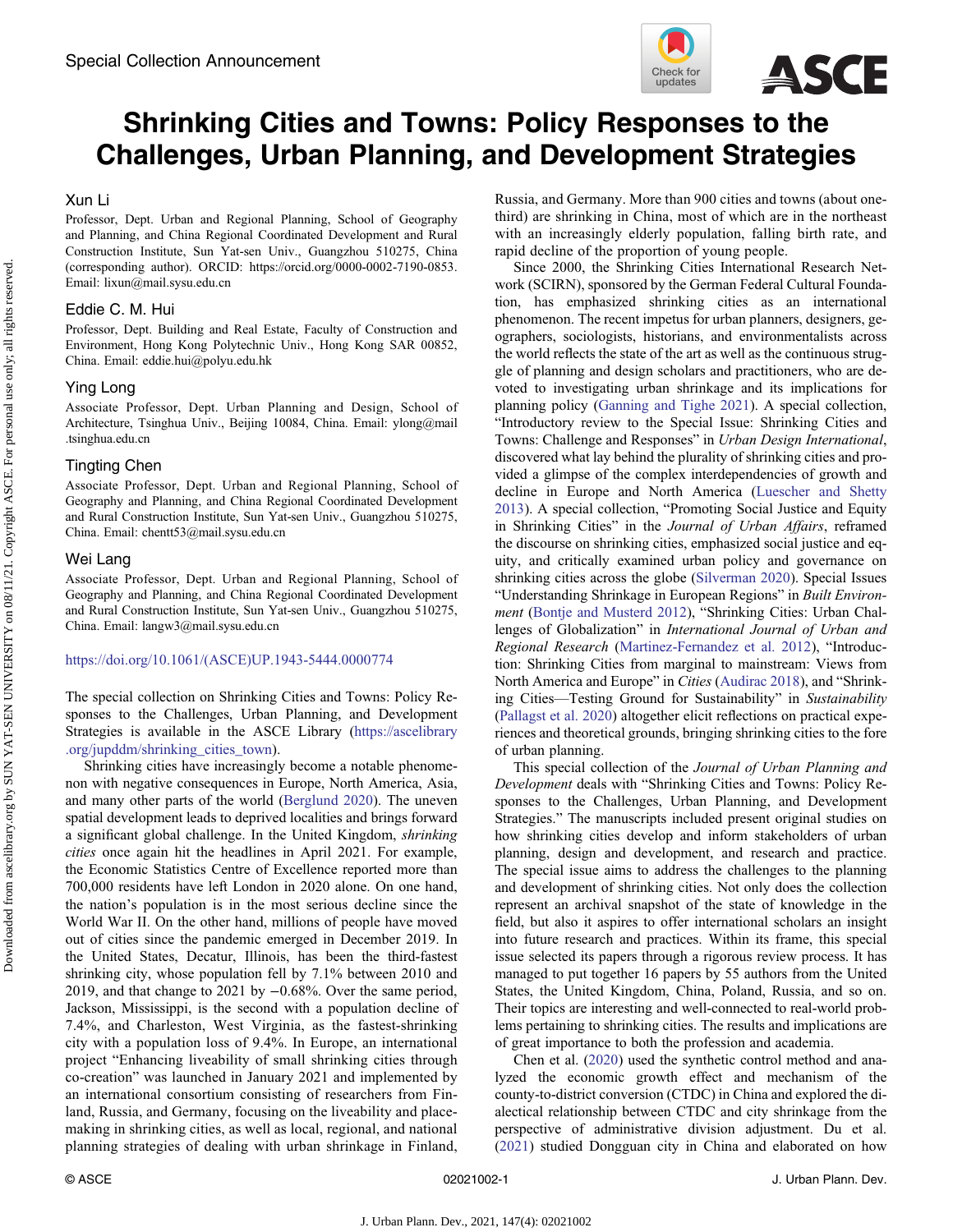<span id="page-1-0"></span>the local state reacted to and coped with crisis-induced shrinkage and explored the dynamic evolution of shrinkage and resurgence in the context of globalization. Chen et al. (2021) employed nighttime light (NTL) imagery. They identified the pattern and process of growth and shrinkage in the Guangzhou–Foshan cross-border areas in China. Since the 2008 financial crisis, growing and shrinking areas coexist. Gao and Ryan (2021) examined a specific state-led shantytown redevelopment policy designed and implemented in state-owned forestry areas to construct affordable housing and compensate residents adversely impacted by the logging ban and analyzed the implementation of this policy in Yichun in Northeast China.

Gao et al. (2021) measured economic activity, identified urban shrinkage at a regional scale in Wuhan, China, and explored the mechanisms and causality of shrinkage from the perspectives of antiglobalization, industrial transformation, and capital circuits. Jaroszewska and Stryjakiewicz (2020) identified and analyzed the drivers and scale of the process of urban shrinkage in Poland and its geographical distribution and assessed different policies adopted to mitigate the adverse effects of urban shrinkage. Lang et al. (2020) analyzed cities' growth and shrinkage regarding urban construction and economic vitality in the pearl river delta (PRD) region in a spatial term, defined land-use changes in urban construction for characterizing growth, and characterized economic activities for vitality. Barasheva et al. (2021) elaborated a growth-shrinkage typology of Russian cities, outlined major shrinkage features, and answered the question of what might have initiated shrinking processes in the Russian Federation. They applied cluster analysis to 883 cities to study their growth trajectories and decline over the last 30 years.

Li and Feng (2021) selected Nine Jiedao (subdistricts), including 14 historic conservation areas in old Liwan, investigated urban shrinkage through the population growth rate, population aging, economic growth, and vitality of public life, and explored the relationships between old Liwan, changes in the city's development strategy, conservation policies, and urban renewal operations. Yin et al. ([2020\)](#page-2-0) examined the impact of neighborhood walkability concerning property values of single-family and duplex homes in three rust belt shrinking cities—Buffalo (New York), Pittsburgh, and Detroit. Liu et al. ([2020\)](#page-2-0) took a typical shrinking city, Yichun, as an example, and quantitatively assessed the impact of urban shrinkage on residents' objective and subjective quality of life by using the statistical data and microblog data with a multiindex comprehensive evaluation method. Jiang et al. (2020) redefined what constitutes a city, compared the adjusted nightlight intensity of NPP-VIIRS data between 2013 and 2016, identifying shrinking cities throughout China.

Using multiple big data, such as NTL data, patent data, and land transaction data, Shan et al. [\(2020](#page-2-0)) drew on the Cobb–Douglas production function, measured city shrinkage in the middle reaches of the Yangtze River and explored the influencing factors of city shrinkage. Wang et al. ([2020b\)](#page-2-0) found that the contraction of land finance has heterogeneous impacts on shrinking cities and nonshrinking cities, which, in turn, has a significant catalytic effect on population loss in shrinking cities. Wang et al. ([2020a](#page-2-0)) investigated the city shrinkage of 96 cities along the Yellow River based on the regionalization perspective and conducted a coupling analysis on land-use efficiency and accessibility by simulating land use with spatial relations. Wu and Wang ([2020\)](#page-2-0), using multisource spatial data, identified and analyzed urban growth and shrinkage in a case study of Yiwu, within an analytical framework.

This collection of 16 articles, at its very best, has covered a range of issues on shrinking cities and towns. Its shared experiences, variations in the causes, spatial patterns, and planning responses will be of interest to readers in academia and practice. We hope the wisdom hereby given can help stakeholders for better utilization of resources pertaining to the shrinking city phenomenon. As the guest editors of this special issue, we would like to show our gratitude to Professor Gang-Len Chang, Editor in Chief of Journal of Urban Planning and Development, for his unfailing support. We also want to thank all contributors for sharing their valuable knowledge. Particularly, credit goes to anonymous reviewers from all over the world. Thanks to their time and expertise, thereby improving the quality of the papers in this collection. We hope this special issue draws forth the significant insights into urban shrinkage and possible planning challenges while providing scientific responses to address the problems arising from shrinking cities worldwide.

#### **References**

- Audirac, I. 2018. "Introduction: Shrinking cities from marginal to mainstream: Views from North America and Europe." Cities 75: 1-5. [https://](https://doi.org/10.1016/j.cities.2017.10.012) [doi.org/10.1016/j.cities.2017.10.012](https://doi.org/10.1016/j.cities.2017.10.012).
- Barasheva, E., H. Leng, A. Barashev, and V. Bukhtoyarov. 2021. "Typology of urban shrinkage in Russia: Trajectories of Russian cities." J. Urban Plann. Dev. 147 (4): 05021035. [https://doi.org/10.1061](https://doi.org/10.1061/(ASCE)UP.1943-5444.0000739) [/\(ASCE\)UP.1943-5444.0000739.](https://doi.org/10.1061/(ASCE)UP.1943-5444.0000739)
- Berglund, L. 2020. "Critiques of the shrinking cities literature from an urban political economy framework." J. Plann. Lit. 35 (4): 423–439. [https://doi.org/10.1177/0885412220928507.](https://doi.org/10.1177/0885412220928507)
- Bontje, M., and S. Musterd. 2012. "Understanding shrinkage in European regions." Built Environ. 38 (2): 153–161. [https://doi.org/10.2148/benv](https://doi.org/10.2148/benv.38.2.153) [.38.2.153.](https://doi.org/10.2148/benv.38.2.153)
- Chen, T., H. Eddie, Y. Tu, and W. Lang. 2021. "Growth or Shrinkage? Discovering the development pattern and planning strategies for cross-border areas in China." J. Urban Plann. Dev. [https://doi.org/10](https://doi.org/10.1061/(ASCE)UP.1943-5444.0000761) [.1061/\(ASCE\)UP.1943-5444.0000761](https://doi.org/10.1061/(ASCE)UP.1943-5444.0000761).
- Chen, Y., K. Wang, and F. Wang. 2020. "Economic growth mechanism of county-to-district conversion and its dialectical relationship with city shrinkage: Case study of county-to-district conversion in Hangzhou, China." J. Urban Plann. Dev. 146 (4): 05020029. [https://doi.org/10](https://doi.org/10.1061/(ASCE)UP.1943-5444.0000634) [.1061/\(ASCE\)UP.1943-5444.0000634](https://doi.org/10.1061/(ASCE)UP.1943-5444.0000634).
- Du, Z., H. Zhang, G. Huang, and L. Jin. 2021. "Local state responses to crisis-induced shrinkage in the world's factory Dongguan, China: Regional resilience perspective." J. Urban Plann. Dev. 147 (3): 05021021. [https://doi.org/10.1061/\(ASCE\)UP.1943-5444.0000697](https://doi.org/10.1061/(ASCE)UP.1943-5444.0000697).
- Ganning, J. P., and J. R. Tighe. 2021. "Moving toward a shared understanding of the U.S. Shrinking City." J. Plann. Educ. Res. 41 (2): 188–201. [https://doi.org/10.1177/0739456X18772074.](https://doi.org/10.1177/0739456X18772074)
- Gao, S., and B. D. Ryan. 2021. "Implementation challenges of state-led redevelopment in shrinking cities: Case study of shantytown redevelopment in Yichun, Northeast China." J. Urban Plann. Dev. 147 (1): 05021001. [https://doi.org/10.1061/\(ASCE\)UP.1943-5444.0000661](https://doi.org/10.1061/(ASCE)UP.1943-5444.0000661).
- Gao, Z., S. Wang, and J. Gu. 2021. "Identification and mechanisms of regional urban shrinkage: A case study of Wuhan city in the heart of rapidly growing China." J. Urban Plann. Dev. 147 (1): 05020033. [https://](https://doi.org/10.1061/(ASCE)UP.1943-5444.0000643) [doi.org/10.1061/\(ASCE\)UP.1943-5444.0000643.](https://doi.org/10.1061/(ASCE)UP.1943-5444.0000643)
- Jaroszewska, E., and T. Stryjakiewicz. 2020. "Drivers, scale, and geography of urban shrinkage in Poland and policy responses." J. Urban Plann. Dev. 146 (4): 05020021. [https://doi.org/10.1061/\(ASCE\)UP](https://doi.org/10.1061/(ASCE)UP.1943-5444.0000601) [.1943-5444.0000601.](https://doi.org/10.1061/(ASCE)UP.1943-5444.0000601)
- Jiang, Z., W. Zhai, X. Meng, and Y. Long. 2020. "Identifying shrinking cities with NPP-VIIRS nightlight data in China." J. Urban Plann. Dev. 146 (4): 04020034. [https://doi.org/10.1061/\(ASCE\)UP.1943-5444.0000598.](https://doi.org/10.1061/(ASCE)UP.1943-5444.0000598)
- Lang, W., J. Deng, and X. Li. 2020. "Identification of 'growth' and 'shrinkage' pattern and planning strategies for shrinking cities based on a spatial perspective of the pearl river delta region." J. Urban Plann. Dev. 146 (4): 05020020. [https://doi.org/10.1061/\(ASCE\)UP.1943-5444.0000612.](https://doi.org/10.1061/(ASCE)UP.1943-5444.0000612)
- Li, R., and J. Feng. 2021. "Historic conservation area policy and partial shrinkage in an expanding megacity in China: Microscale study of 9 Jiedao with 14 historic conservation areas in Old Liwan, Guangzhou, China." J. Urban Plann. Dev. 147 (2): 05021006. [https://doi.org/10](https://doi.org/10.1061/(ASCE)UP.1943-5444.0000667) [.1061/\(ASCE\)UP.1943-5444.0000667](https://doi.org/10.1061/(ASCE)UP.1943-5444.0000667).